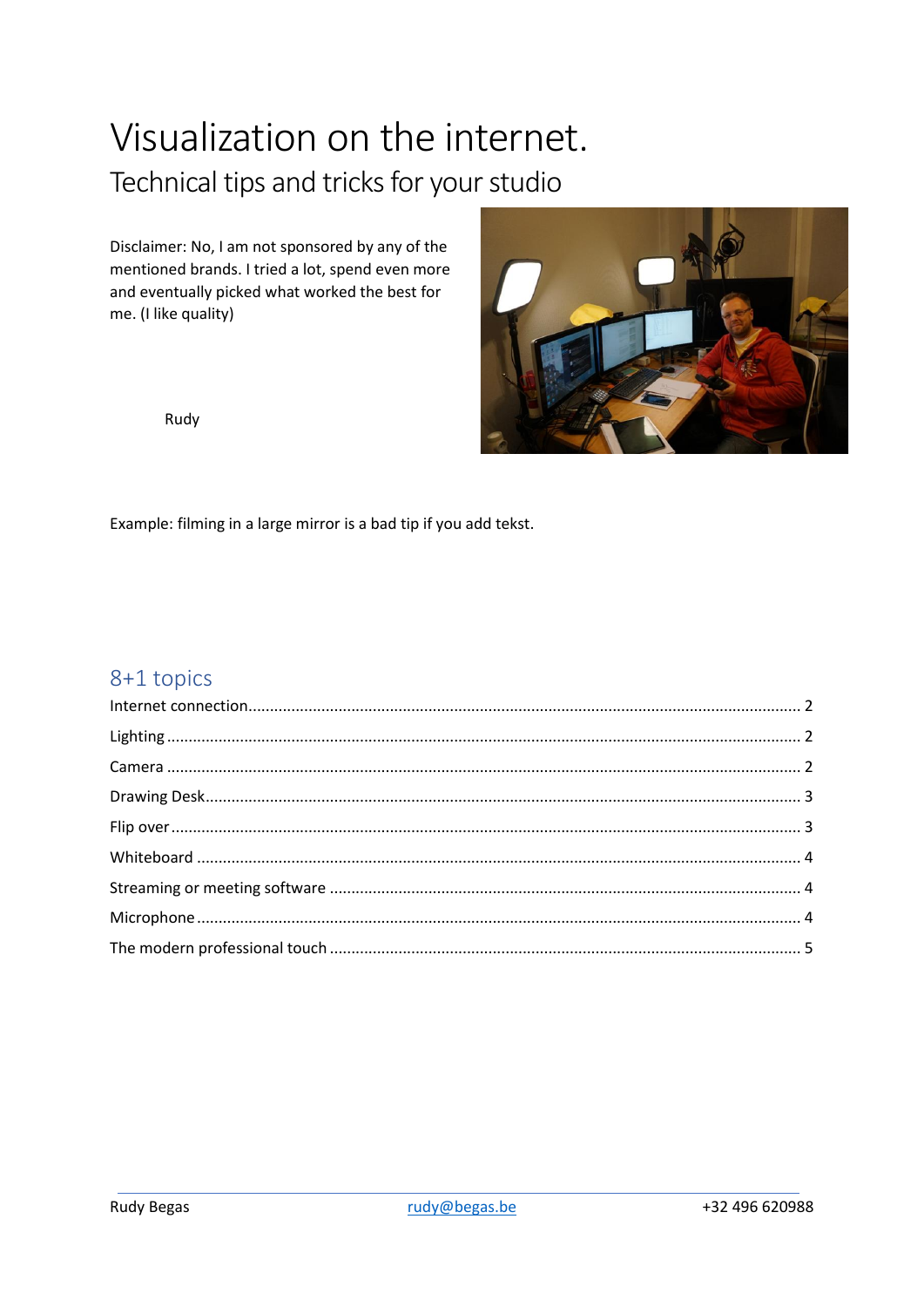# <span id="page-1-0"></span>Internet connection

### Common Pitfall:

❑ using Wi-Fi

❑ other housemates use VPN or streaming services like YouTube or Netflix during your performance.

### Tips:

- ❑ use a wired connection: UTP Cable at least Cat6
- ❑ Ask housemates to stay of streaming during you performance
- ❑ Throughput: check with speedtest.net or upgrade even temporarily if necessary



# <span id="page-1-1"></span>Lighting

### Common Pitfall:

- ❑ Dark spots, grey paper, shadows and reflections
- ❑ No extra lighting in use

#### Tips:

- ❑ Compensate for the natural light falling in from windows: use extra lighting!
- ❑ Key lights or soft boxes: focus your light on the far end of the paper.
- ❑ Led-panel Key lights can be adjusted for your visualisation or yourself, presenting, …
- $\Box$  Test your lighting by talking a picture and evaluate. On several times of the day. Watch out for dark spots or shadows.

Preferable adjustable lights:

- ❑ colour at least 4800K (arctic blue) or more for radiant colours
- ❑ intensity at least 2500 lumen



# <span id="page-1-2"></span>Camera

### Common Pitfall:

- ❑ Using a mediocre webcam or (even worse) a build in webcam
- $\Box$  Camera is unable to set its focus sharp on the drawing
- ❑ Mirrored video
- ❑ Strange camera angle
- ❑ Wiggling camera

Tips: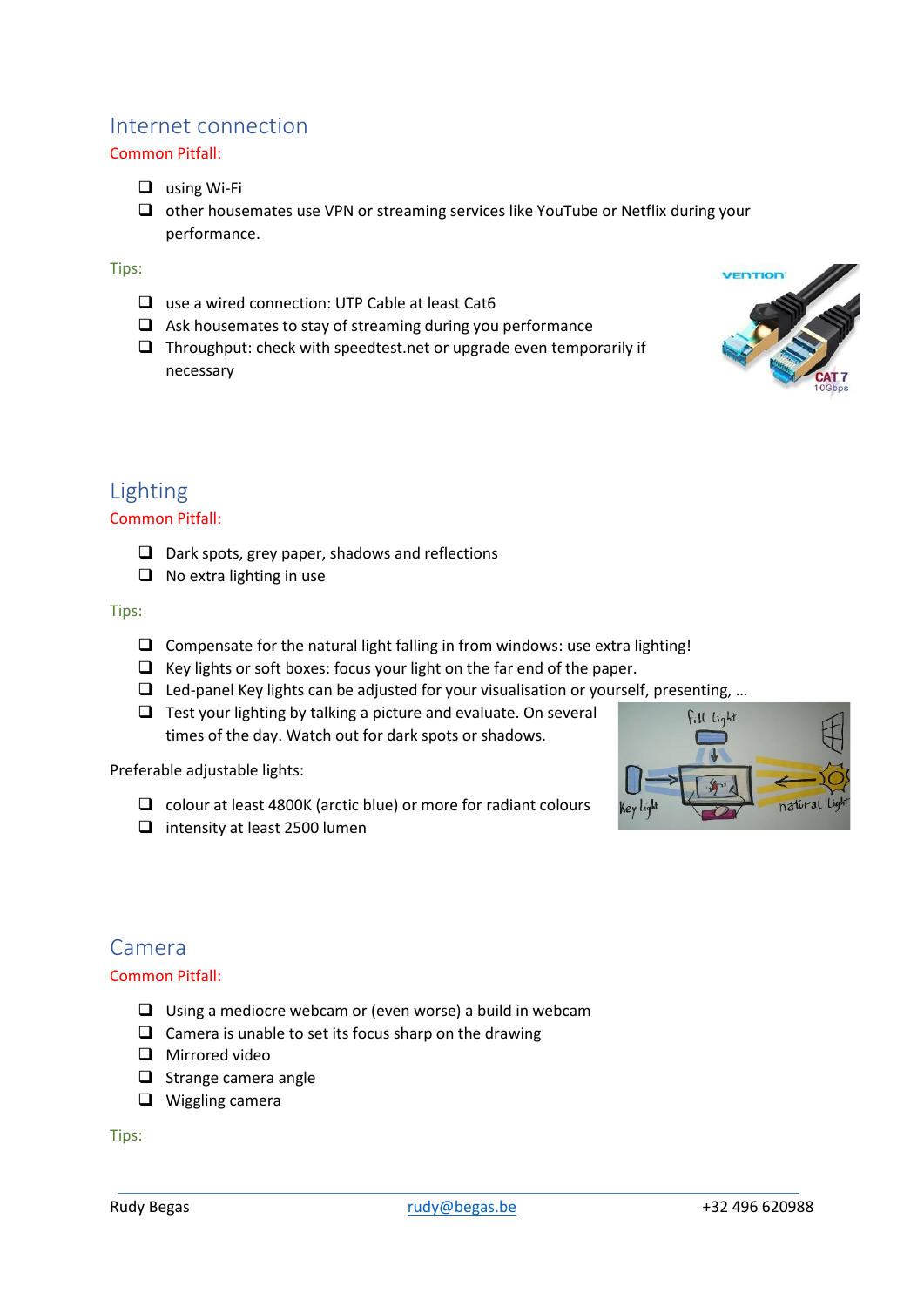- ❑ Preferable use a photo camera on an overhead stand: set to 'live view', electric current fake battery pack, hack for more than 30 minutes, the right USB of HDMI cable (long enough)
- ❑ Use your smartphone and install Droidcam or EPCcam for USB or Open Studio for HDMI
- $\Box$  Fix your focus on the drawing instead of autofocus
- ❑ Use a camera for the drawing/Whiteboard/flip over and a different camera for yourself
- ❑ Use a studio arm for overhead shot of your drawing desk (check weight or add weight)
- $\Box$  Check the different treads and buy a convertor if needed (in Dutch: schroefdraadgroote) ¼ inch (camera) 3/8 inch of 5/8 inch microphone standards
- ❑ Use a Camera stand ball head for the prefect position of your camera
- $\Box$  filming in a large mirror is a bad tip if you add tekst



# <span id="page-2-0"></span>Drawing Desk

### Common Pitfall:

- $\Box$  Poor lighting results in grey areas on the paper
- ❑ Surface reflects the light (hard surface or glass can work like a mirror)
- ❑ Too much distracting stuff around your working area

### Tips:

- ❑ Cover the surface so it doesn't reflect the light
- ❑ Use soft boxes or key lights (see later)
- ❑ Clean desk policy!
- $\Box$  Take a picture from the standpoint of the camera and see how it looks like.



# <span id="page-2-1"></span>Flip over

### Common Pitfall:

- ❑ Poor lighting, you often stand in in your own light
- $\Box$  Mediocre camera position: flip over is only partially visible because flip overs are portrait, cameras are landscape
- ❑ Microphone is too far away to understand you

#### Tips:

- ❑ Use a fill light from above
- ❑ Can you position your paper in landscape?
- ❑ Position you mic near the flip or use a Lavalier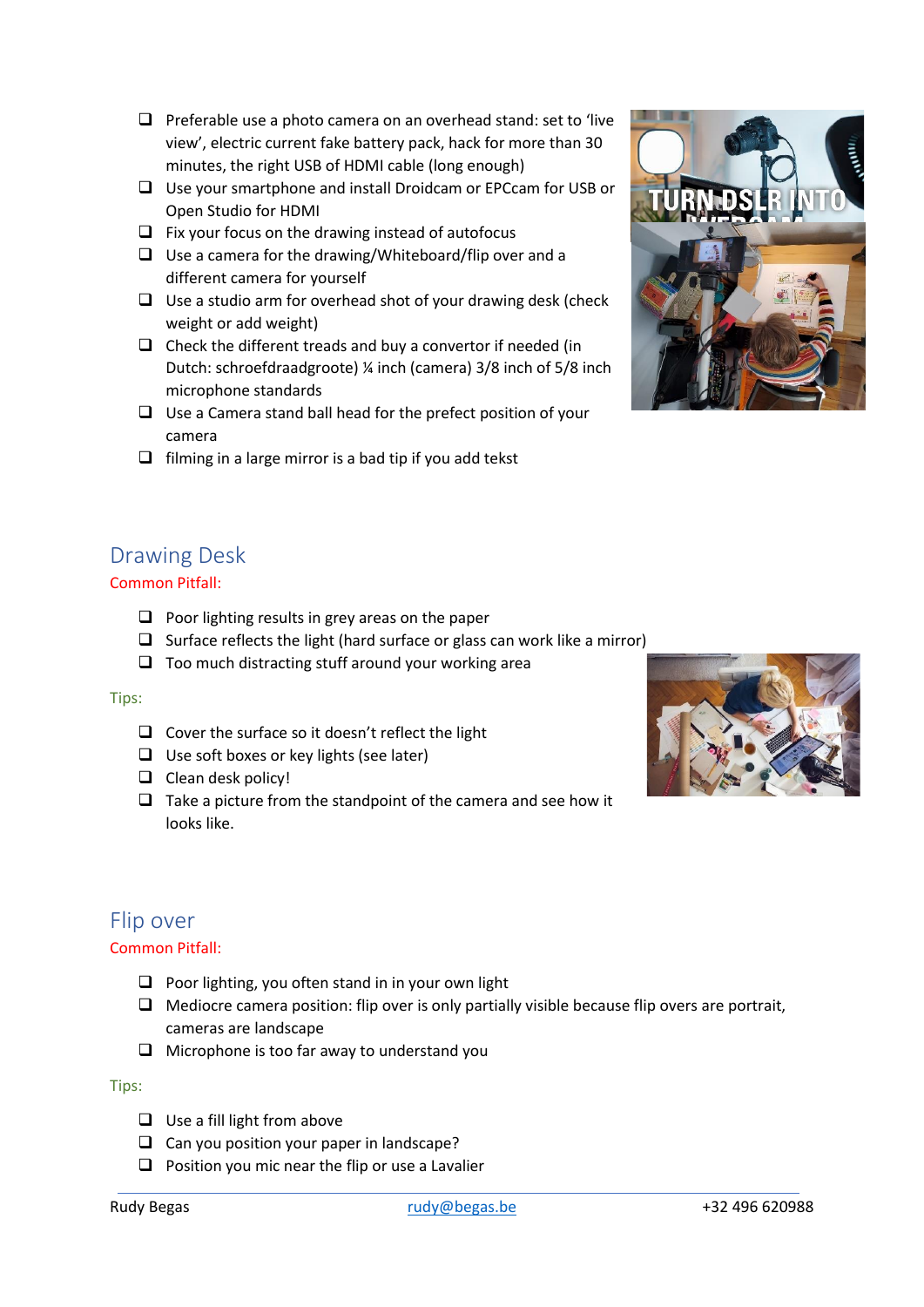# <span id="page-3-0"></span>**Whiteboard**

## Common Pitfall:

- ❑ Reflecting light, shadows, you often stand in in your own light
- ❑ Microphone sounds hollow due to reflection on hard surface

### Tips:

- ❑ Use a soft fill light diagonal from above, see that it doesn't reflect
- ❑ Most whiteboards are landscape, use it preferable like this
- ❑ Use a Lavalier microphone or use sound reflecting panels around the whiteboard
- ❑ Use professional sound reflecting panels near the whiteboard



# <span id="page-3-1"></span>Streaming or meeting software

### Common Pitfall:

- ❑ Not using the maximum video quality output
- ❑ Not pinned or spotlighted on your video feed

#### Tips:

- ❑ Use Full Screen: F11 (Windows) of Command+Shift+F (Apple)
- ❑ Ask your participants to use full screen
- ❑ Use your maximum video quality output
	- o In Zoom: select HD, ask the people to set to 'speaker view'
	- o In Google Meet: select highest (720p) output quality
	- $\circ$  In other software: check to select the maximum output quality (not available in MS Teams 2020)
- ❑ If you have a second computer: log in twice, one for your face, one for your visualisations
- $\Box$  if you want to show your work: Pin or spotlight your visualisations (or ask the attendees to do so when you have no host rights)

# <span id="page-3-2"></span>Microphone

### Common Pitfall:

- $\Box$  hollow tinny sound from a distance
- ❑ Muffled sound when you bend forward, faced down for drawing
- $\Box$  Heavy breathing when you position a headset in your air flow

Tips:

- ❑ Stuff the room with pillows, blankets, curtains, a couch, or use professional sound reflecting panels
- ❑ Avoid talking towards hard surfaces (computer screen, your desk surface)
- ❑ Use an external condenser microphone: